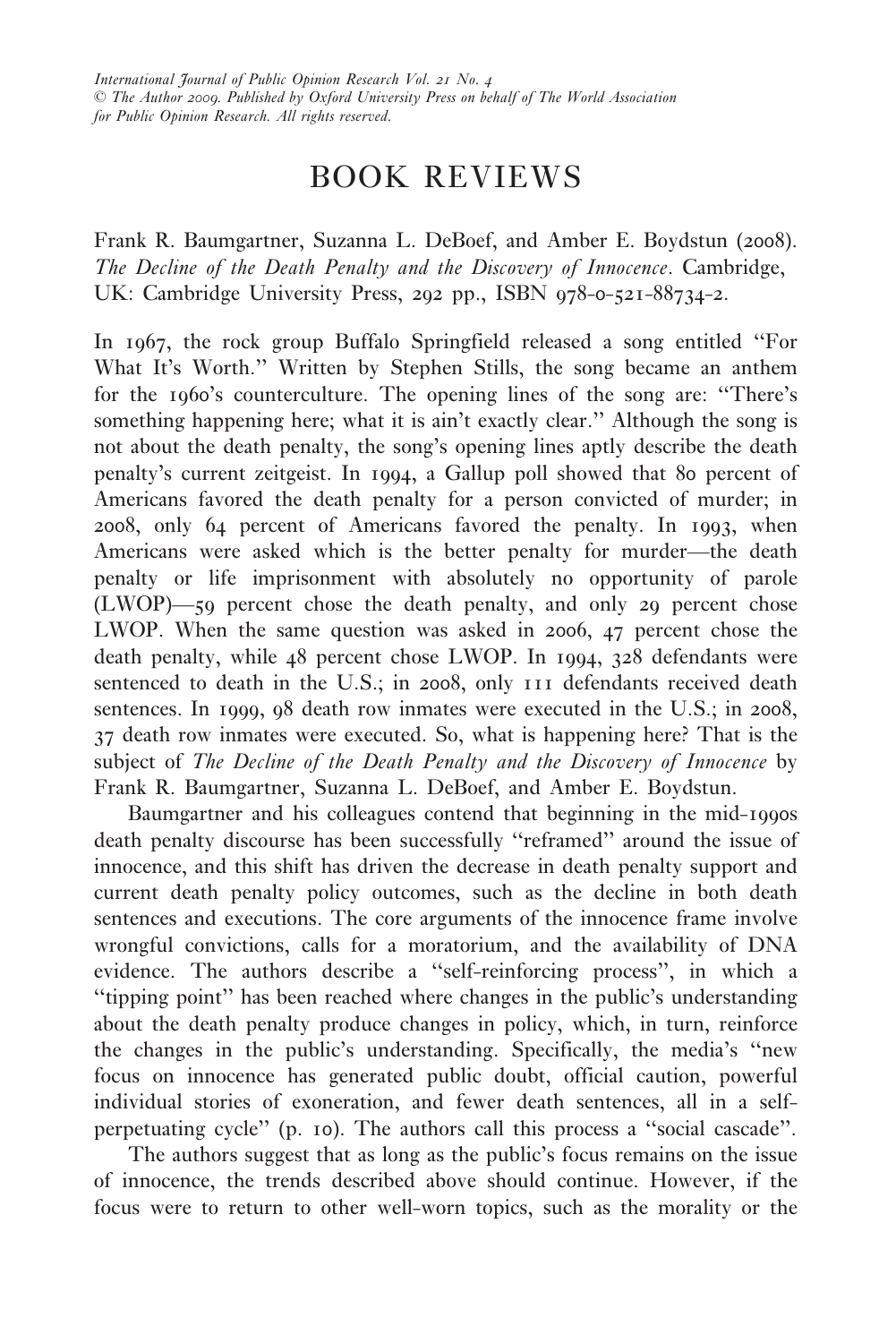constitutionality of the death penalty, then the trend may shift back to prodeath penalty, as the public discounts the practical question of the actual administration of the death penalty and refocuses its attention on more abstract, theoretical, or philosophical concerns. The authors believe that arguing about the death penalty being morally wrong is a losing argument for abolitionists.

To study the subjects of issue-definition and framing, the authors introduce a new statistical analytic technique, evolutionary factor analysis (EFA), and hope the new technique will prove widely applicable to the study of social change. Indeed, a large part of the book is devoted to a description of their methods and the various analytic strategies they use to demonstrate the impact of the framing variables on aggregate-level death penalty opinions and death sentencing outcomes. The authors present the results of their elaborate analysis in numerous figures and tables throughout the book. Their ultimate goal is to use the death penalty as a ''test case'' in their attempt to explain the nature of political change in America more generally.

Following an introduction, outlining the book's contents and basic arguments, Chapter 2 describes the "evolution of capital punishment since 1945", emphasizing the chronological development of the death penalty debate.

Chapter 3 provides an expanded examination of the ''new'' innocence frame's emergence. The authors readily acknowledge that wrongful convictions and executions have long been a part of the death penalty debate but maintain that the subjects took on a qualitatively different importance beginning in the 1990s, coming to dominate the debate. The authors maintain that locating innocence projects within law schools and journalism departments in major universities and staffing them with ''bright, energetic, and dedicated young volunteers'' has had ''the single ... greatest impact on the rise of the innocence frame social cascade''. According to the authors: ''News that college students have helped to free an innocent man from prison tells a fundamentally different story than news that high-powered attorneys have accomplished the same feat"  $(p. 63)$ .

Chapter 4 continues the previous chapter's treatment of the new innocence frame by empirically documenting its rise through a comprehensive review of the content of the 3,939 articles on capital punishment that appeared in the New York Times since 1960. (Note: The researchers actually examined abstracts of the articles rather than the articles themselves.) The authors discovered that the ratio of pro-death penalty articles to anti-death penalty articles peaked in favor of pro-death penalty articles in 1993. Then the ratio steadily decreased until 1997, when it reversed and the number of anti-death penalty articles exceeded the number of pro-death penalty articles. By 2000, the imbalance in favor of anti-death penalty articles was by far the largest it had ever been during the period and, according to the authors, was directly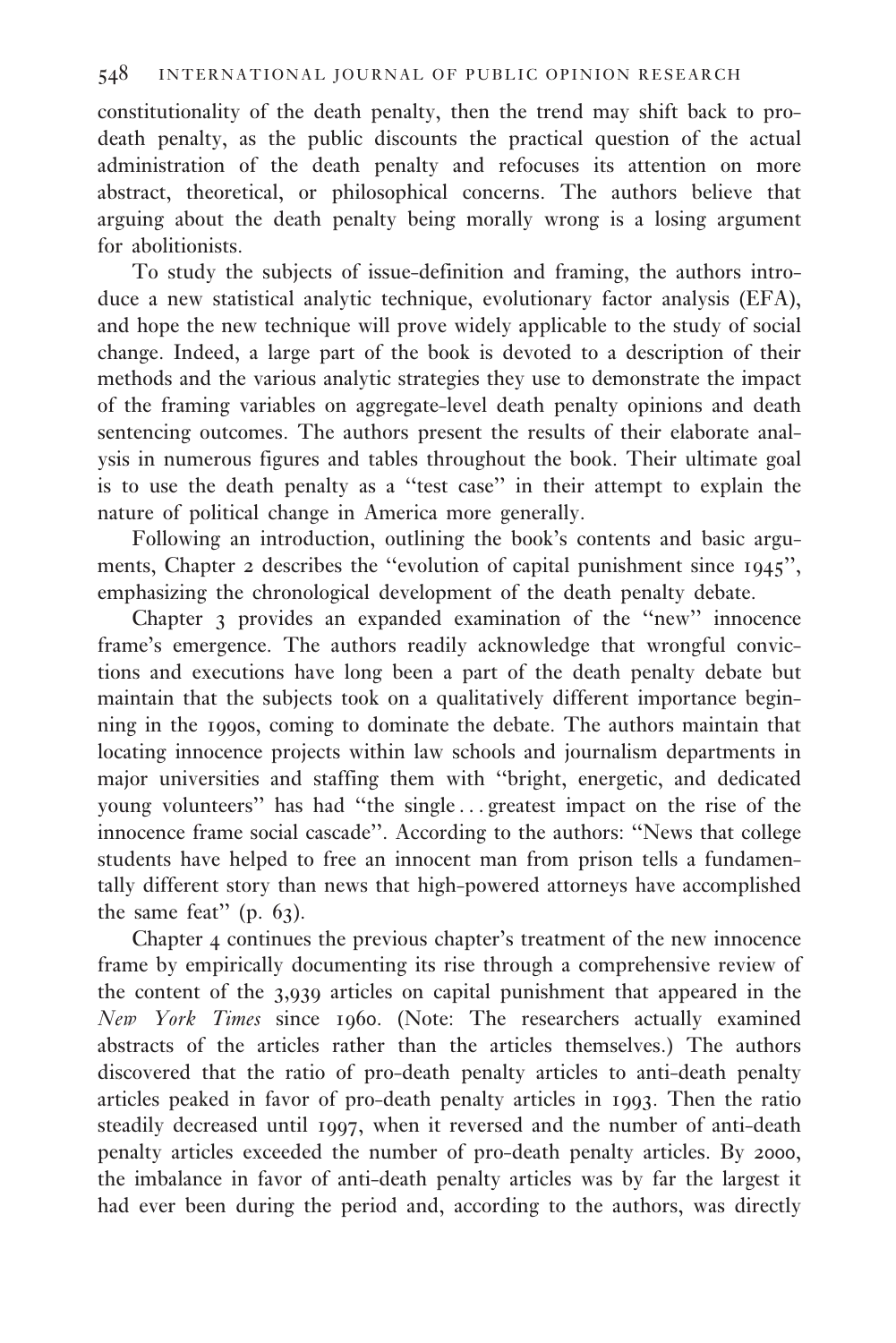related to the emergence of the innocence frame. They also found that ''exonerated defendants today receive more than ten times the number of stories, per individual, than those who were exonerated before 1991'' (p. 52). The authors corroborated their New York Times' findings by examining death penalty articles in the Reader's Guide to Periodical Literature and nine other U.S. newspapers archived by LexisNexis.

Chapter 5 offers a theoretical discussion of issue definition and introduces EFA. The authors show why the new innocence frame is so powerful: ''It gives a coherent overall structure to a number of arguments that have, in fact, been around for decades.'' The authors maintain those other arguments, such as the death penalty is imposed in a racially biased and geographically arbitrary way, which gained little traction on their own, have been successfully "piggybacked" on the innocence frame. The power of the innocence frame, write the authors, also lies in its focus on practical questions about the functioning of the justice system instead of theoretical questions about what is right and wrong. They maintain that the focus on practical questions is more persuasive and easier to accept than questions about morality.

In Chapter 6, the authors explain changes in aggregate death penalty support over time, and how the changes are related to "argumentation, framing, and the discovery of innocence''. Their analysis uses more than 250 national death penalty surveys, which the authors claim is ''the most complete compilation of such surveys so far assembled''. They employ a ''sophisticated mathematical algorithm to incorporate as many survey questions as possible into [their] series, even those using slightly different question wordings, creating a more complete and robust time series for public opinion''. Their analysis reveals that the framing effect of media coverage has a statistically significant long-term impact on aggregate death penalty opinion after controlling for the number of exonerations, the number of homicides, and other control variables.

In Chapter 7, the authors explain changes in death penalty policy over time, using annual changes in the number of death sentences as their measure of changes in death penalty policy. The authors chose death sentences because, for them, they are the best indicators of jury behavior and prosecutors' strategic decisions. This analysis shows that the media's framing of the death penalty debate around the innocence issue ''alone account[s] for a decline of more than 100 death sentences per year in recent years'' ...while ''the number attributable to declining homicide rates is about one quarter as much'' (p. 21). The authors also found that the media's effects on opinions ''exert additional indirect effects on sentences''. They emphasize, however, that the innocence frame exerts a much greater impact on the more practical and concrete jury sentencing behavior than it does on the more hypothetical and abstract aggregate death penalty opinion.

Chapter 8 is the conclusion. Here the authors discuss the death penalty's future and the causes of policy change more generally. An epilog lists the